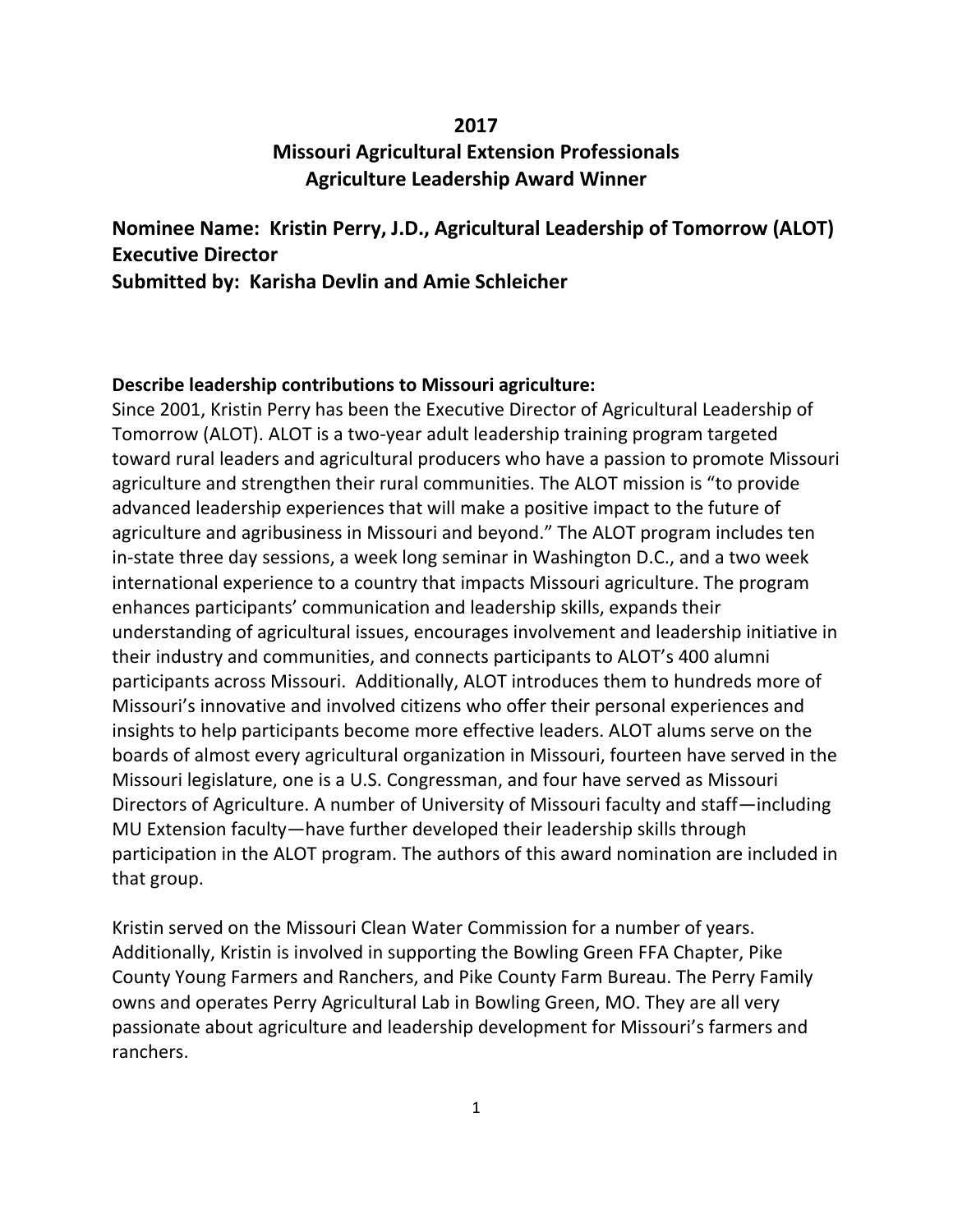## **Describe leadership contributions to University of Missouri Extension:**

For many years, Kristin has been an active supporter and contributor to the University of Missouri. She has served on the Council for Agricultural Research, Extension, and Teaching (CARET) since 1992. CARET was created by the deans of agriculture at landgrant universities. The organization works closely with the Association of Public and Land-grant Universities, and is composed of representatives from the 50 states, the U.S. territories, and the District of Columbia. In her role at CARET, she advocates for greater national support and understanding of the land-grant university system's food and agricultural research, extension and teaching programs that enhance the quality of life for all people. Additionally, Kristin has served as the CAFNR delegate to the For All We Call Mizzou campaign and was the CAFNR Executive in Residence in 2004. She currently serves on the Veterinary School Fundraising Board.

Dr. Tom Payne, retired Vice Chancellor for Agriculture and Dean of the College of Agriculture, Food and Natural Resources, shared this about Kristin: *"Kristin Perry is the most dedicated cheerleader for Missouri agriculture I know. Her commitment and leadership are far-reaching. As President of Perry Ag Labs, she, husband Bob and family have been serving Missouri agriculture for decades. In her capacity as chair of the Missouri Clean Water Commission she championed protection of Missouri's river systems in support of agriculture. As an executive member and member of CARET (Council for Agriculture Research, Extension and Teaching) she has championed MU and Missouri agricultural issues to our national senators and representatives, and had done the same in Jefferson City with the executive branch and general assembly. And as Executive Director of the ALOT (Agricultural Leaders of Tomorrow) Program, she has significantly enhanced the program by leading each class through significant state, national and international contacts and experiences across the broadest spectrum of agriculture. For her dedicated leadership, it is very fitting that she is honored with the Missouri Agriculture Extension Professionals (MAEP) Ag Leadership Award"*

Dave Baker, Assistant Dean Emeritus for MU Ag and Natural Resources Extension, had this to say about Kristin: *"Kristin's passion for Missouri and her commitment to the development of agricultural leadership is deeply rooted in a clear vision so that Missouri agriculture will grow. Agriculture will need 21st Century leadership professionals that are both visionary thinkers and transformational doers. In addition, that same passion drives Kristin to strong leadership roles at state, regional and national levels in support of the Land Grant Mission. As Jeff Boss stated in a Forbes article (www.Forbes.com) about the 6 Principles of a Leadership Legacy, "A leader's legacy is a by-product of the historical decisions one makes driven by his or her personal values. In other words, a solid legacy plants the seeds from which consistency and expectations sprout that, in turn, become*